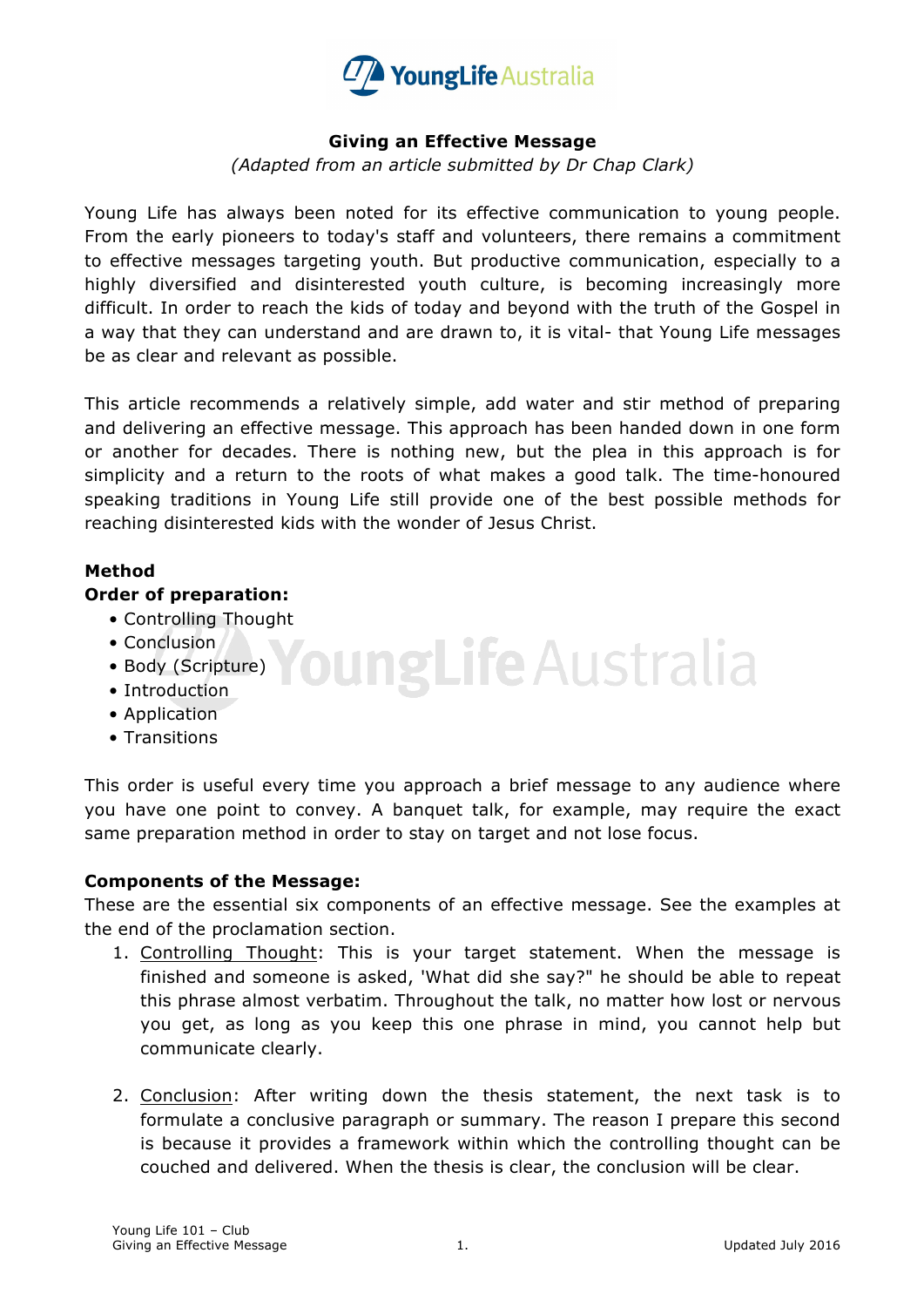

- 3. Body: In almost every talk of this kind, the body represents the Scripture which illustrates the thesis. In most preaching classes, students are taught that the controlling thought flows out of the Scripture. But for a specifically evangelical or informational message, where the controlling thoughts have already been formulated and agreed upon (in Young Life, the Statement of Mission Purpose and Doctrinal Statement), the Bible becomes the tool to illustrate the truth being communicated.
- 4. Introduction: The point of an introduction is to draw the attention of the crowd to the speaker and interest them in what you have to say. Sometimes this is a personal story, current news or school occurrence or an anecdote. It usually has some sort of natural tie to the Scripture (or sometimes the controlling thought). The danger for most speakers is a tendency to spend too much time with an illustration, thus taking away from the point of the talk and diluting the. impact and focus on the controlling thought.
- 5. Application: This is one of the most neglected components of Young Life messages. We will communicate life saving truth to students and then leave them without an avenue to implement the information. An effective talk must always have a clear and simple application that can be both understood and carried out. For example, after a talk on the identity of Christ, ask kids to answer the question for themselves, "Who do you say that I am" or challenge them to complete this statement on their own: "I believe Jesus is because  $\blacksquare$ "
- 6. Transitions: Perhaps the biggest mistake that is made by speakers is the lack of attention given to transition statements. Between every point there must be a sentence or phrase that bridges the gaps between thoughts. It can be smooth (And if you think I was hurting, let's look at a woman who once lost everything she had," and turn to Mark 5:21) or rather abrupt (Enough about school, let's get into some *real* exciting stuff . Last week we saw how Jesus..."). The point is to make sure that each transition makes sense and maintains continuity and flow from point to point, making sure that the thesis statement is the objective.

### **Trouble Shooting: Common Pitfalls to Avoid**

• **Overuse of Illustration:** The point of a talk is to lift up Jesus Christ and not ourselves. We must keep in mind that every illustration is simply a tool to get into the Scripture, which in turn highlights the thesis. If an illustration goes beyond this purpose, it will often overshadow the thesis, which would cause a reaction like: "Great message! I'm not sure what was said, but it was sure funny!"